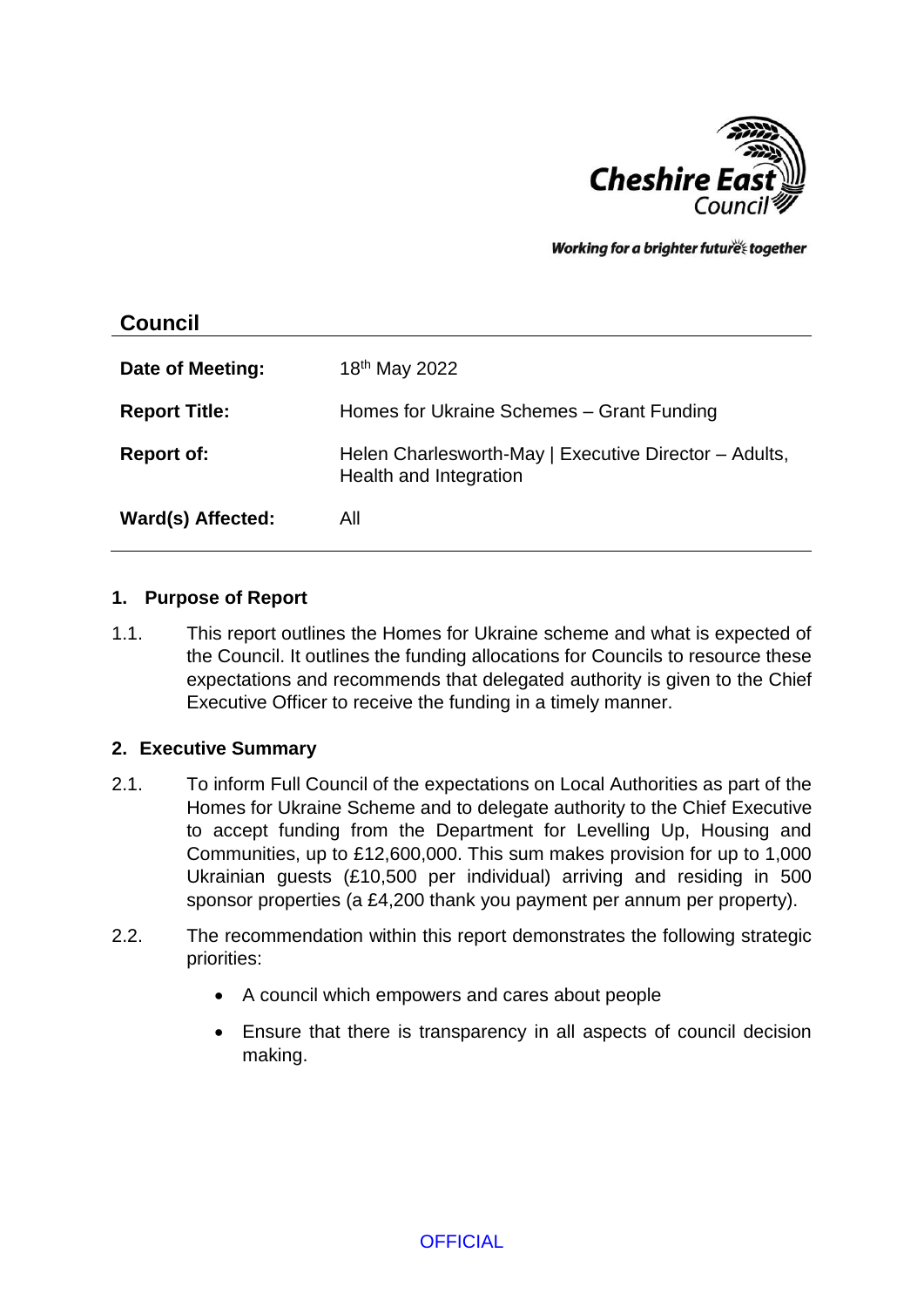### **3. Recommendations**

That Council:

- 3.1. Approves a supplementary revenue estimate of up to £12,600,000 for the 2022/23 Financial Year; and
- 3.2. Delegate authority to the Chief Executive to accept up to £12,600,000 of grant funding from the Department of Levelling Up, Housing and Communities for the Homes for Ukraine Scheme.
- 3.3. Authorise the Chief Executive to take all other action, including the distribution of grant monies, as she deems necessary, to ensure that the grant funding can be properly administered

### **4. Reasons for Recommendations**

4.1. To allow timely acceptance of grants for the Homes for Ukraine scheme to be appropriately resourced.

### **5. Other Options Considered**

5.1.

| <b>Option</b>                                      | <b>Impact</b>                                              | <b>Risk</b> |
|----------------------------------------------------|------------------------------------------------------------|-------------|
| Not to delegate<br>authority to receive<br>funding | Resource implications<br>due to timely funding<br>provided | Medium      |

## **6. Background**

- 6.1. National government has announced schemes to support Ukraine nationals escaping the war in Ukraine. There are two main schemes – the Ukrainian Family Scheme and Homes for Ukraine.
- 6.2. The Ukraine Family Scheme is open to allow Ukraine nationals to join family members in the UK or to extend their stay in the UK. People applying under this visa route must be applying to join/accompany a UK-based family member, be a Ukraine national (or the immediate family member of a Ukraine national applying to the scheme) and have been residing in Ukraine on or immediately before 1st January 2022.
- 6.3. The Homes for Ukraine scheme is a sponsorship route to allow Ukrainians to join named sponsors in the UK. While, in the first phase of the scheme, the Ukraine 'guest' and sponsor must be known to each other, they do not have to be family members (family members are covered by the Ukrainian Family scheme). They could be friends, work colleagues, pen pals, or have been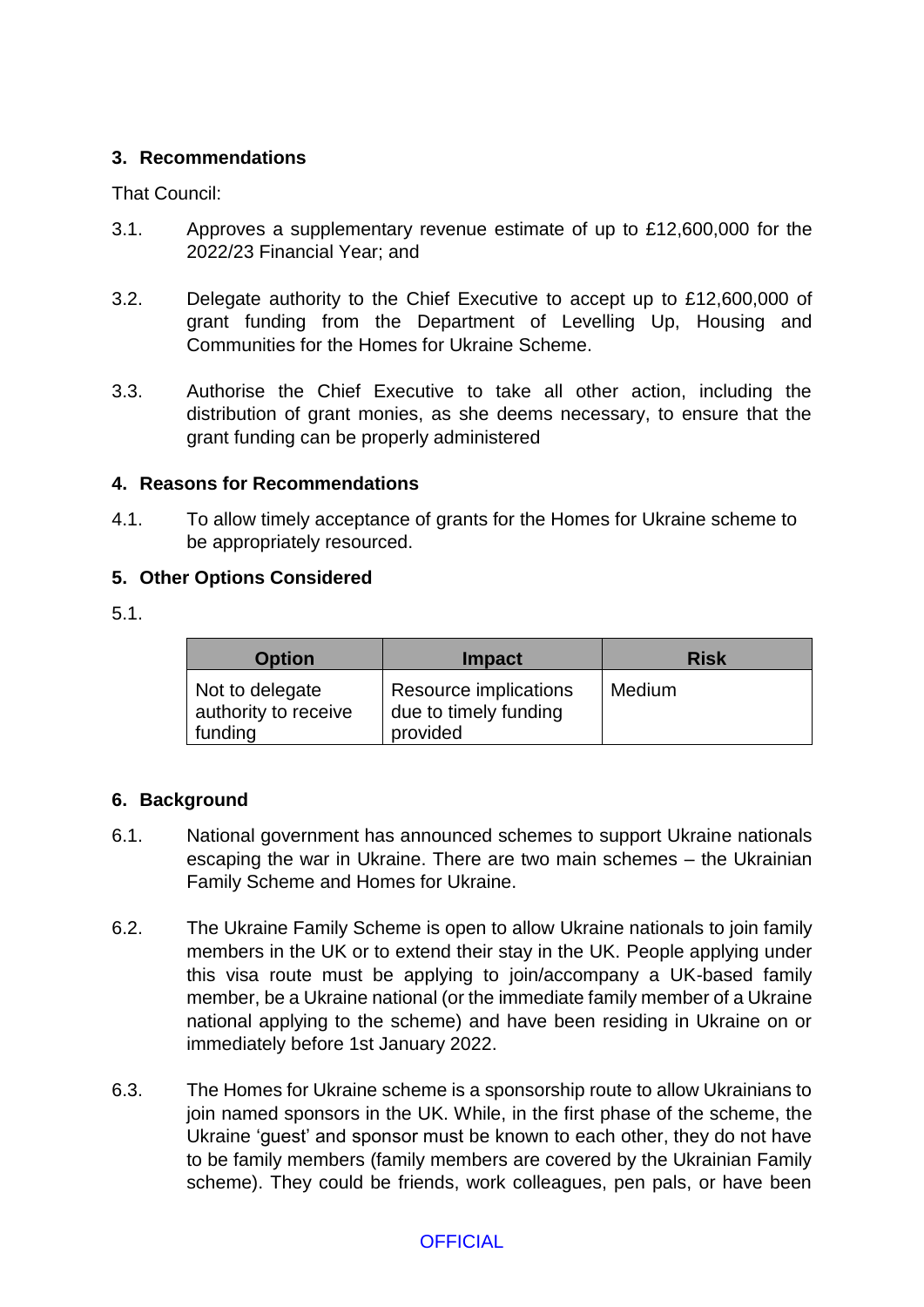introduced via a charity or other organisation. The sponsor will have committed to provide accommodation for a minimum of six months.

- 6.4. We do not know at this stage how many Ukrainian guests we can expect under the Homes for Ukraine scheme, but the borough has a proud tradition of supporting people escaping persecution and violence in their homelands. The council has previously played key roles through the asylum seeker dispersal programme, the Syrian vulnerable person resettlement programme and most recently, the Afghan relocations and assistance policy.
- 6.5. Expectations of Councils under the Homes for Ukraine scheme are as follows:
	- Providing 'welcome' information and ongoing information about the scheme to both refugee and sponsor;
	- Safeguarding checks on accommodation and individuals, including disclosure and barring service (DBS) checks;
	- Arranging payments related to the scheme to refugees and sponsor households;
	- Managing school and early-years placements for children of Ukrainian families;
	- Working with primary health to make referrals to health services;
	- Managing data sharing across organisations;
	- Providing information about work and benefits: and
	- Supporting integration into the community and signposting to community support.
- 6.6. As at 4th May 2022, 174 sponsors in Cheshire East have volunteered properties to accommodate one or more refugees, with over 400 Ukraine nationals registered to come to the borough under the scheme. It is anticipated that these numbers will continue to change as the scheme progresses.
- 6.7. As the numbers of Ukraine guests is uncapped and Sponsor led it would be reasonable to expect up to 1000 guests in the coming weeks and therefore delegate the accepting of grants up to £12,600,000 is sought to facilitate timely assistance.
- 6.8. If the funding is forecast to exceed £12,600,000 further approvals from Council will be sought.

## **7. Implications**

## 7.1. **Legal**

7.1.1. The Government has issued Homes for Ukraine: guidance for councils, which, it should be noted, does not remove councils' statutory duties or responsibilities.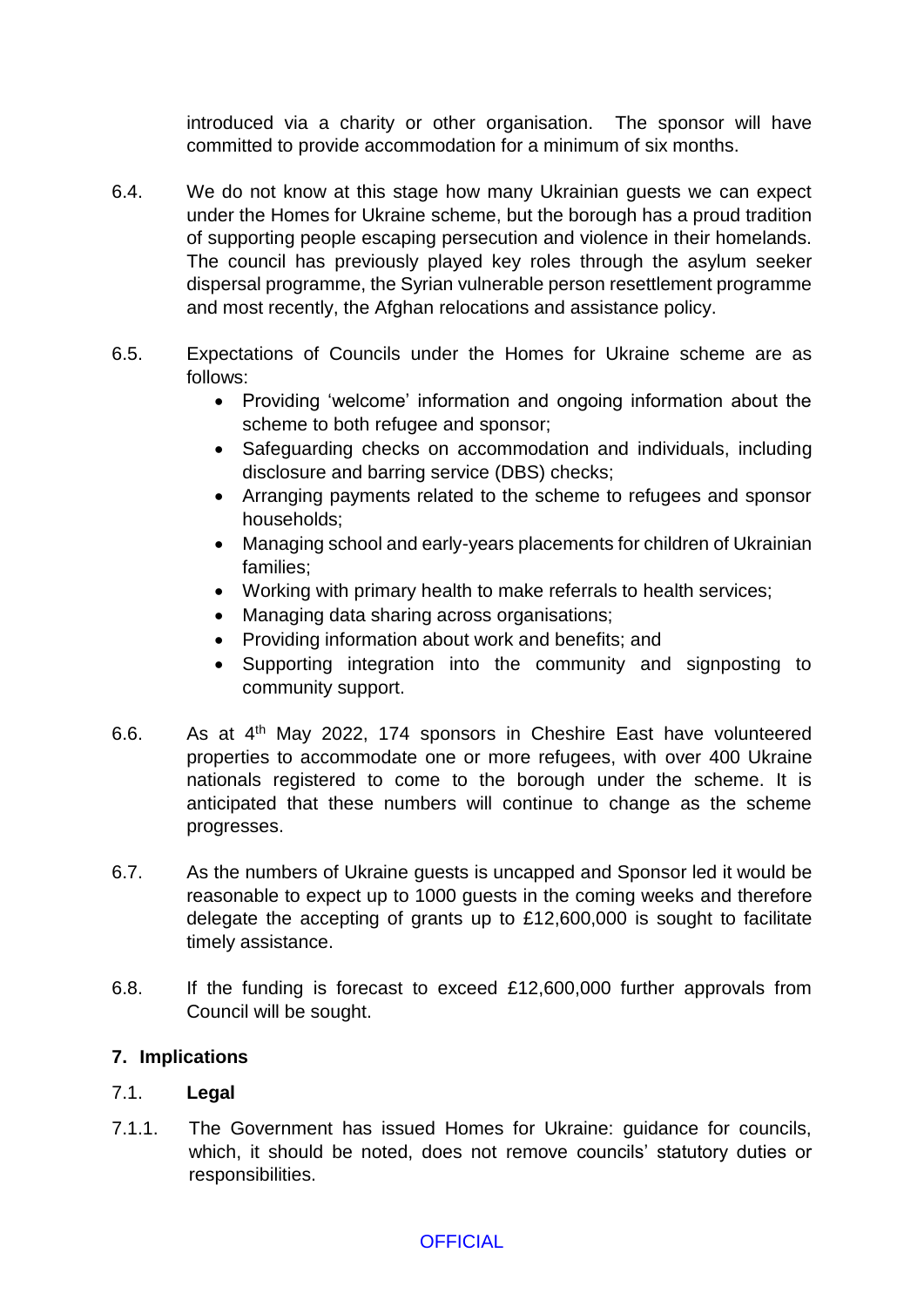- 7.1.2. The Department for Work and Pensions laid emergency regulations on 21<sup>st</sup> March 2022 so that those arriving in the UK from Ukraine as a result of the Russian invasion can access Universal Credit and jobs support immediately. Ukraine nationals will also be eligible for Housing Benefit, Pension Credit, Personal Independence Payment, Child Disability Living Allowance and Carers Allowance, and Attendance Allowance. Contributions-based Employment and Support Allowance (ESA), and Jobseekers Allowance (JSA) are also available for those Ukraine nationals who meet the criteria.
- 7.1.3. From the Constitution: Chapter 3 Part 3

Policy Framework – In-year Changes Changes (including modifications, revisions, variations, withdrawal or revocation) to Policy Framework plans or strategies must ordinarily be approved by the Council.

- 7.1.4. Directors may make applications for grants, where the application does not create a commitment, financial or otherwise, in consultation with the Chief Finance Officer, and, if grant funding is in excess of £1m then the Corporate Leadership Team must be consulted in advance.
- 7.1.5. Successful grant applications require a supplementary estimate to incur spending, in line with the approval limits set out in the Constitution (Chapter 3Part 3). Receipt of grant funding over £1m requires Council approval. Delegation of acceptance of the funding to the Chief Executive will facilitate timely dissemination of grant funding to meet need.

#### 7.2. **Finance**

- 7.2.1. The recommendation is supportable. The number of arrivals and therefore total expenditure is an estimate at this stage. The grant tariff provided by the government is expected to be sufficient to meet the objectives of the scheme. Therefore, this decision will not impact on the Council's Medium Term Financial Strategy (MTFS).
- 7.2.2. The grant must be spent in line with the grant conditions. The grant funds are un-ringfenced. However it's possible that funds may need to be returned if the Department of Levelling Up, Housing and Communities decide to reclaim any unspent or mis-spent balances.
- 7.2.3. The Home Office have promised further guidance in respect to the funds administration & conditions. We expect further detail on the role of councils in administration of the thank you payments & the payment system for the £10,500 per person funding.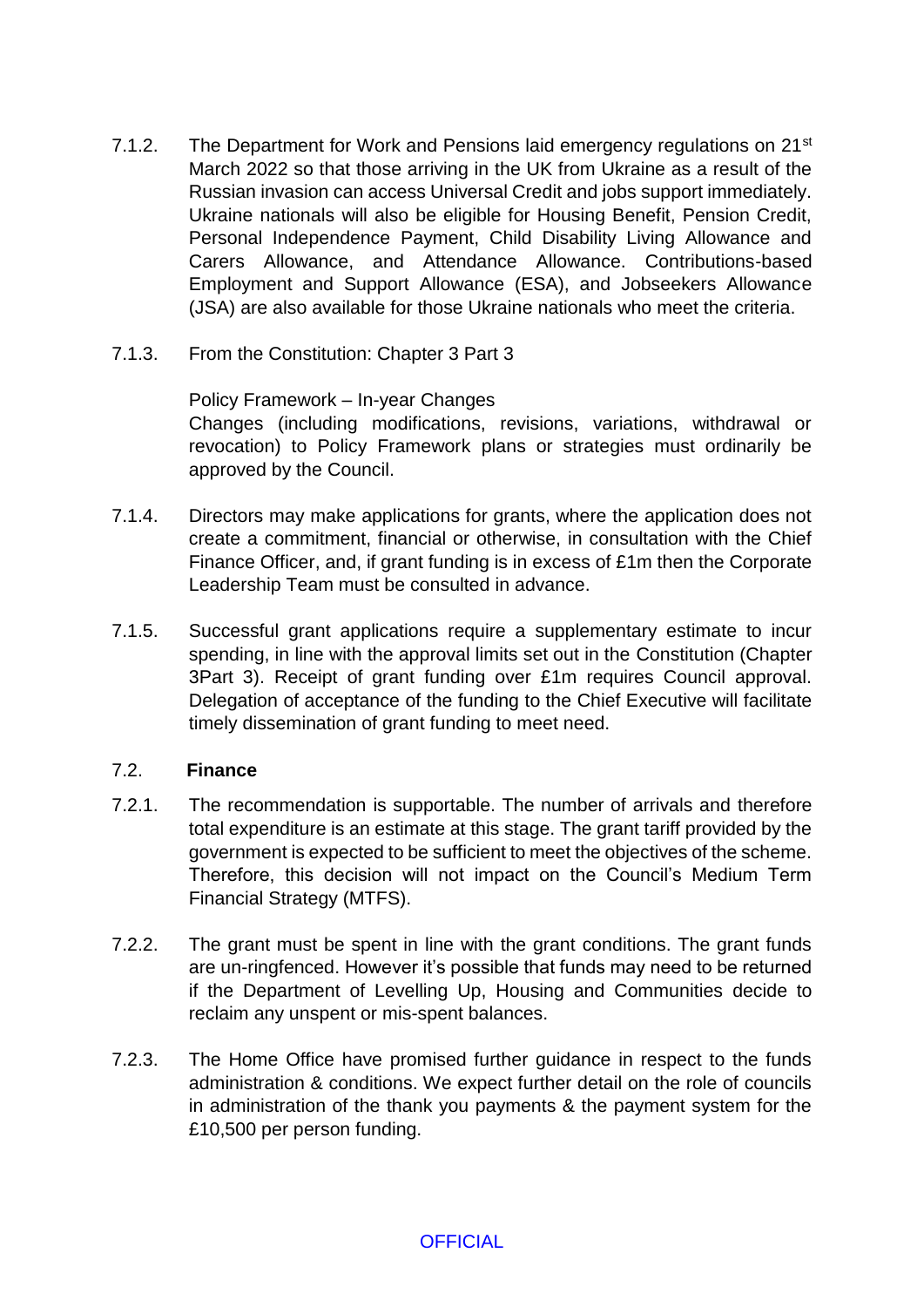- 7.2.4. The Home Office will also provide additional funding to councils to for education services for children from families. Details of this are expected to be provided by the Home Office soon.
- 7.2.5. Spending plans are currently being developed. Prudence is being practiced, matching the trajectory of arrivals with phases of planned expenditure. i.e., mainly aiming to control spend to match confirmed numbers of guests.
- 7.2.6. A breakdown of estimated grant value:

|                                                       | Tariff (£) per |              | <b>Estimated</b>     |                                                                                                                                                                                                            |
|-------------------------------------------------------|----------------|--------------|----------------------|------------------------------------------------------------------------------------------------------------------------------------------------------------------------------------------------------------|
| <b>Funding Element</b>                                | lannum         |              | Quantity Funding (£) | <b>Note</b>                                                                                                                                                                                                |
| Standard Tariff (paid per<br>guest received)          | 10,500         | 1.000        |                      | 10,500,000 Estimated number of guests is 1000 at this stage                                                                                                                                                |
| Thanks You Payments<br>(paid per eligible<br>sponsor) | 4.200<br>£     | 500          |                      | Thank you payments of £350 per month, to be made to eligible<br>2,100,000 sponsors for a minimum of 6 & a maximum of 12 months. Estimated<br>number of based on an expected average of 2 guest per sponsor |
|                                                       |                | <b>Total</b> | 12.600.000           |                                                                                                                                                                                                            |

### 7.3. **Policy**

7.3.1. The Government has issued Homes for Ukraine: guidance for councils, which, it should be noted, does not replace or contradict councils' statutory duties or responsibilities.

#### 7.4. **Equality**

7.4.1. The recommendation does require an Equality Impact Assessment. The Homes for Ukraine scheme, equality assessments are being made as part of the integration support e.g., translation and access to information.

### 7.5. **Human Resources**

7.5.1. The recommendation does not have any HR implications. The resource and capacity to effectively deliver the Homes for Ukraine Scheme provision is being explored outside of this report.

#### 7.6. **Risk Management**

7.6.1. The Homes for Ukraine scheme will be managed accordingly. The financial risk is funding not provided by Department for Levelling Up, Housing and Communities timely.

### 7.7. **Rural Communities**

7.7.1. The recommendation does not have a rural implication. The Homes for Ukraine Scheme provision is sponsor led with many of the properties being offered in rural communities. As part of the integration support guests will be